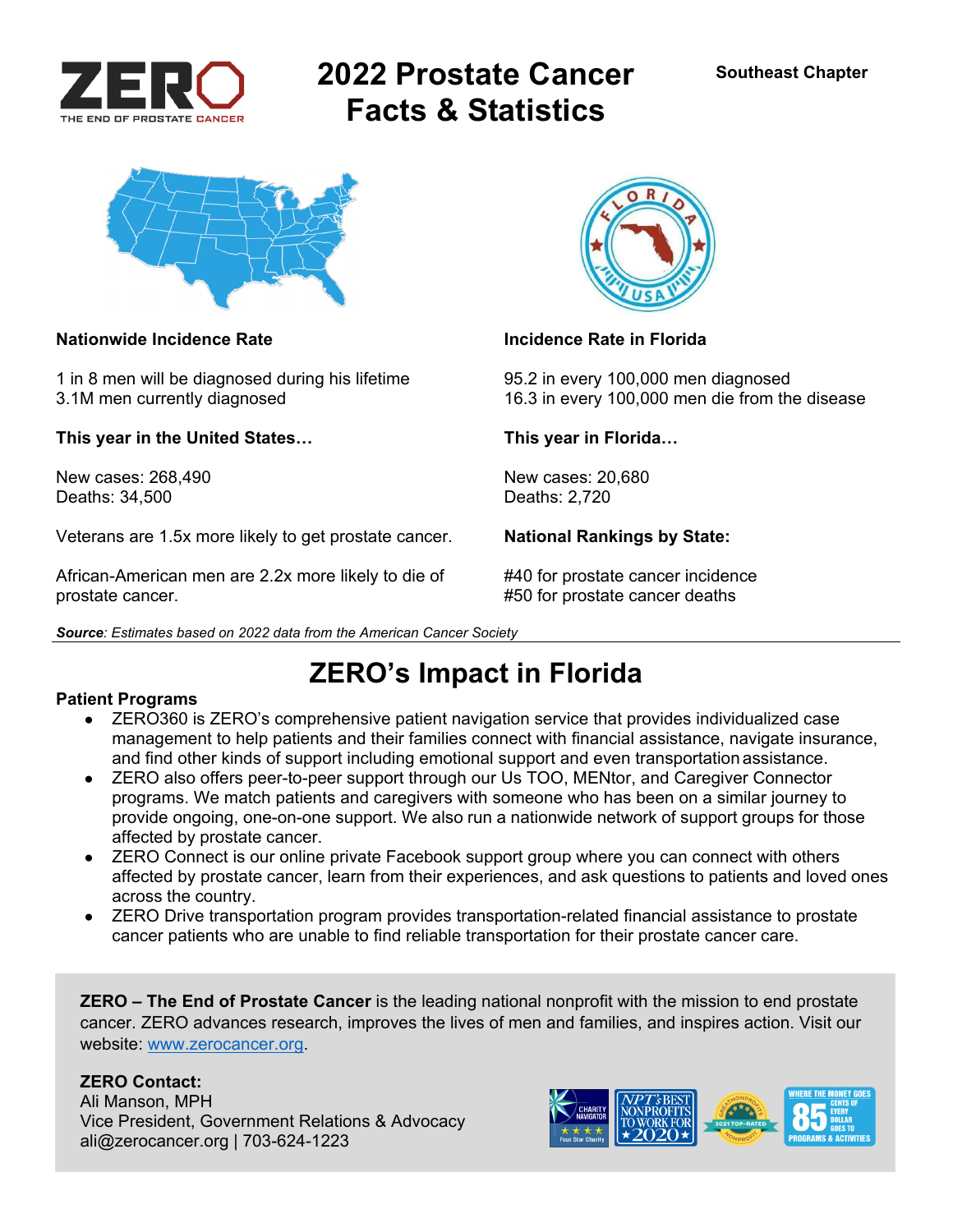

## **2022 Prostate Cancer Facts & Statistics**

## **CDMRP Grants in Florida**

Year Introduced: 1997 Total Grants to Date: 68 Total Grant Awards Through FY 2020\*: \$28M

*\*PCRP data for FY 2021 has not yet been posted* 

| <b>Grant Recipient</b>                            | Year | <b>Amount</b>                |
|---------------------------------------------------|------|------------------------------|
| University of South Florida                       | 2018 | \$1,719,936.00               |
| H. Lee Moffitt Cancer Center & Research Institute | 2014 | \$1,089,679.00               |
| University of Florida                             | 2000 | $\frac{1}{2}$ \$1,083,392.00 |
| University of Miami School of Medicine            | 2003 | \$1,064,029.00               |
| <b>Florida A&amp;M University</b>                 | 2012 | \$1,020,322.00               |

## **CDC's National Comprehensive Cancer Control Program (NCCCP) Funding in Florida:**

- Disseminate appropriate prostate cancer education targeted to disparate population.
- Support high quality prostate cancer research and the development of collaborative research networks across Florida.
- Increase outreach efforts to minority men to educate on prostate cancer risk reduction behaviors and informed decision making on prostate cancer screening.
- Increase healthcare provider utilization of the informed decision making process to address screening and treatment options for prostate cancer.
- Increase health communication and health education efforts to education the public, policy makers, and the healthcare sector about the major issues relating to prostate cancer.
- Raise awareness of survivorship needs.
- Increase healthcare professionals' knowledge, skills, and practice to address prostate cancer prevention, diagnosis, treatment, rehabilitation, and support for prostate cancer, as well as improve access and appropriate utilization of high-quality prostate cancer care. Although the value of PSA screening remains controversial, men who present for periodic health examinations should be made aware of the availability of PSA testing so that they can make informed decisions about their individual need for routine screening. Discussion should include the implications for treatment versus continued monitoring, if positive values are found.

**ZERO – The End of Prostate Cancer** is the leading national nonprofit with the mission to end prostate cancer. ZERO advances research, improves the lives of men and families, and inspires action. Visit our website: www.zerocancer.org.

## **ZERO Contact:**

Ali Manson, MPH Vice President, Government Relations & Advocacy ali@zerocancer.org | 703-624-1223